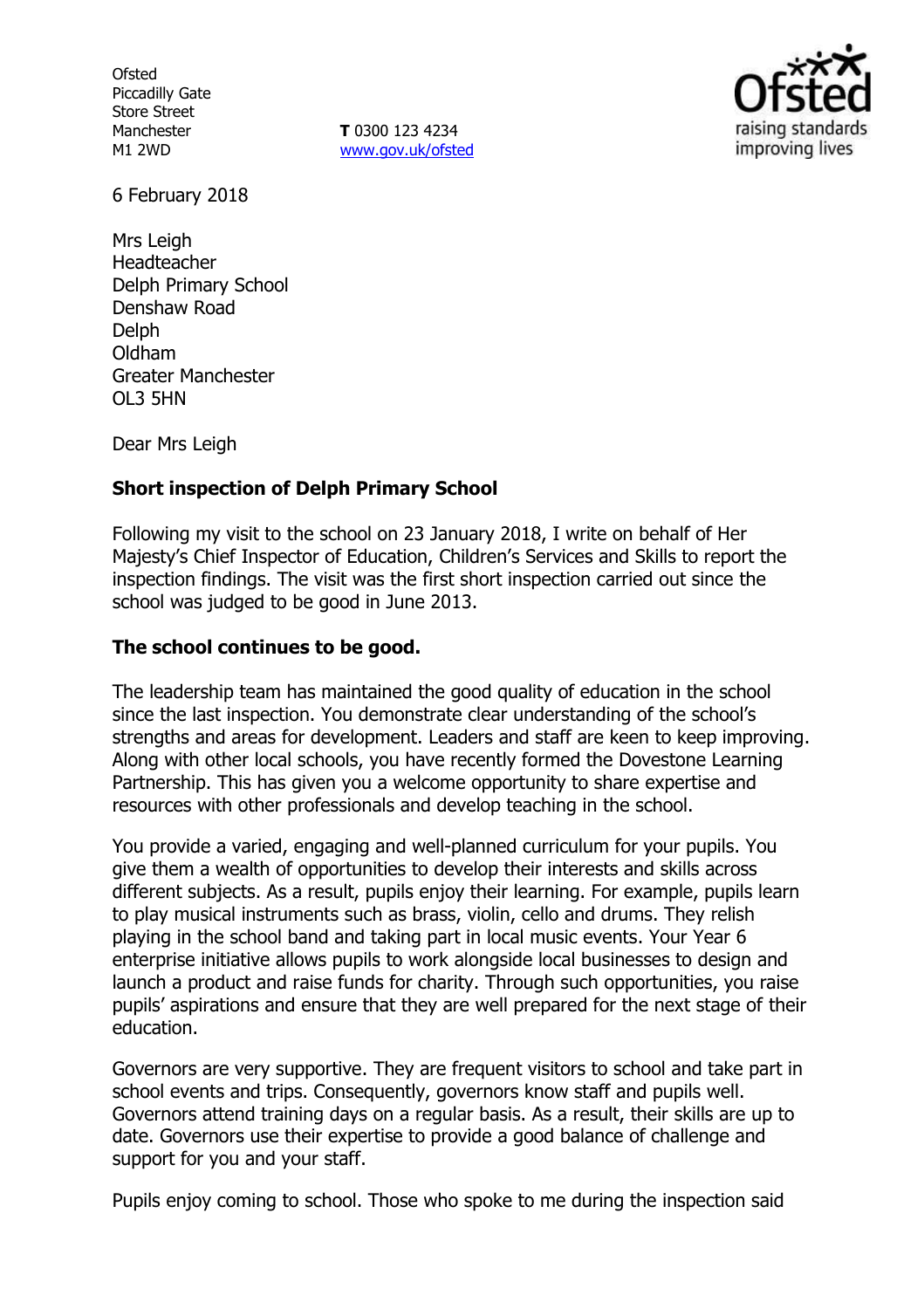

that they value leadership opportunities such as serving on the school council. They feel that they play an important part in making decisions such as on improving the playgrounds. Pupils feel safe and well looked after. Pupils told me that there are some instances of misbehaviour but that staff deal with these appropriately.

The vast majority of parents and carers share pupils' positive view of the school. Parents of pupils who have special educational needs (SEN) and/or disabilities were keen to describe how leaders provide valuable support which has improved pupils' learning. A typical comment on Parent View, Ofsted's online questionnaire, described Delph Primary as, 'A friendly nurturing school with a caring family ethos'. A small number of parents expressed concern that leaders do not deal with misbehaviour. However, the majority of parents stated that pupils behave well and pupils feel safe. Evidence seen during the inspection confirmed that behaviour in and out of classrooms is orderly and respectful.

The previous inspection asked you to further improve standards in mathematics and English by sharing the good practice that exists in the school. You have developed a collaborative working environment. Teachers are keen to improve and they share ideas and expertise. Inspectors asked you to match pupils' work to their prior skills and knowledge. By looking at pupils' workbooks and talking to pupils, I can see that, in most lessons, teachers carefully set work at the right level. As a result of your actions, pupils achieve well across the school in English. You have correctly identified that, in key stage 2 mathematics, work is not always challenging enough for pupils, including the most able.

You were also asked by previous inspectors to develop a system to measure pupils' progress. You have done this. Leaders are now able to track how well different groups of pupils are achieving across the school. However, I found that you do not use this data precisely to evaluate the effectiveness of teaching and check pupils' progress.

## **Safeguarding is effective.**

The leadership team has ensured that safeguarding arrangements are thorough and of high quality. You, staff and governors place a very high priority on keeping pupils safe. The school's website provides parents with detailed information about safeguarding. Leaders provide appropriate and frequent training for staff. As a result, adults working in the school have up-to-date knowledge of the school's safeguarding procedures. You keep detailed records in relation to safeguarding concerns. You and your staff work closely with other agencies and ensure that pupils receive the right level of care. Leaders make sure that pupils learn how to keep themselves safe, including online.

Leaders undertake statutory checks on the suitability of staff to work with children. Governors have ensured that the appropriate monitoring and filtering systems are in place for the school's internet connection.

## **Inspection findings**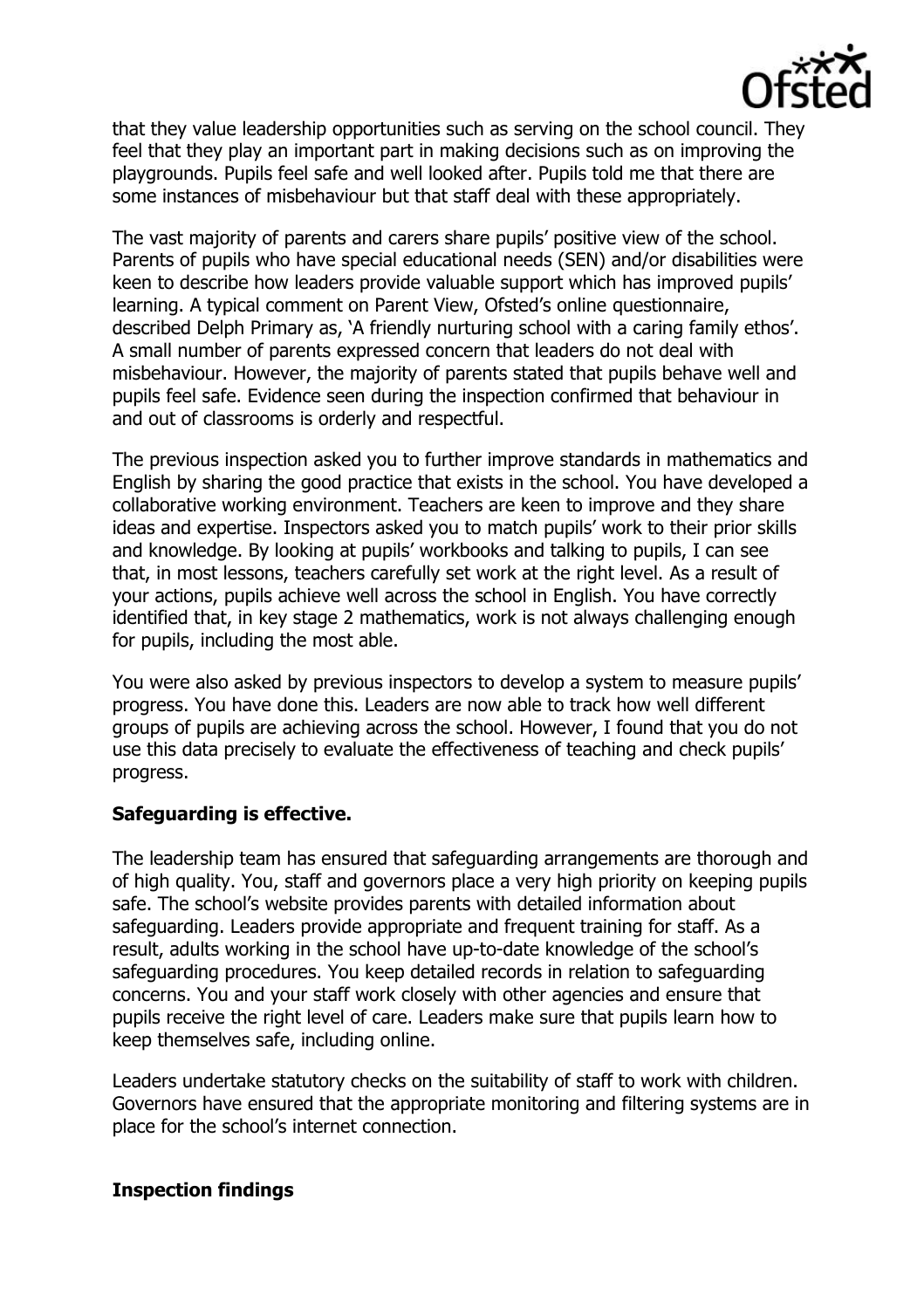

- The inspection focused on a number of key lines of enquiry, the first of which related to the achievement of children in the Reception Year. This was because, in 2017, children achieved less well than in previous years. During the inspection, I saw that, in both the pre-school and the Reception class, children behave well and follow school routines. They play with concentration and imagination and cooperate with others. Teachers quickly identify children's gaps in learning and plan the curriculum carefully to meet children's needs. Last year, children started with skills and development around those typical for children of this age. By the end of the year, their attainment was just above the national average and children had made good progress.
- My second key line of enquiry related to how well leaders allocate the pupil premium funding to improve outcomes for disadvantaged pupils. I found that leaders identify gaps in the learning of disadvantaged pupils with accuracy and put in place appropriate additional resources to address pupils' individual needs. Funding is also used to ensure that disadvantaged pupils are able to access the full range of enrichment activities available. In 2017, the progress of disadvantaged pupils was typically similar to others in the school. However, leaders do not measure the impact of additional support on individual pupils closely enough to check that they are making good progress. As a result, disadvantaged pupils do not always make the progress that they should.
- $\blacksquare$  I also looked at whether leaders were taking appropriate steps to improve the attendance of pupils, including those who have SEN and/or disabilities. I found that you monitor the attendance of all pupils including different groups. You work closely with families to improve the attendance of pupils who are not attending school regularly. You have taken appropriate actions to ensure that attendance remains good across the school, including for pupils who have SEN and/or disabilities.
- $\blacksquare$  My final key line of enguiry related to the achievement of key stage 2 pupils in mathematics, including the most able. You have introduced strategies to improve teaching in mathematics and to increase the proportion of pupils reaching greater depth. Pupils' work indicates that they gain confidence in their understanding of number. They develop accuracy in their written calculations, and there is some evidence of increased levels of challenge in the work set for some pupils. However, in some classes, pupils do not have enough opportunity to develop their mathematical skills in different ways. We agreed that pupils need further opportunity to develop their skills through problem solving and challenge.

## **Next steps for the school**

Leaders and those responsible for governance should ensure that:

- $\blacksquare$  they analyse pupil progress data with greater accuracy and rigour to evaluate the effectiveness of teaching and to inform school improvement planning
- $\blacksquare$  they analyse the impact of the pupil premium funding with greater accuracy and rigour to enable a higher proportion of disadvantaged pupils to make good